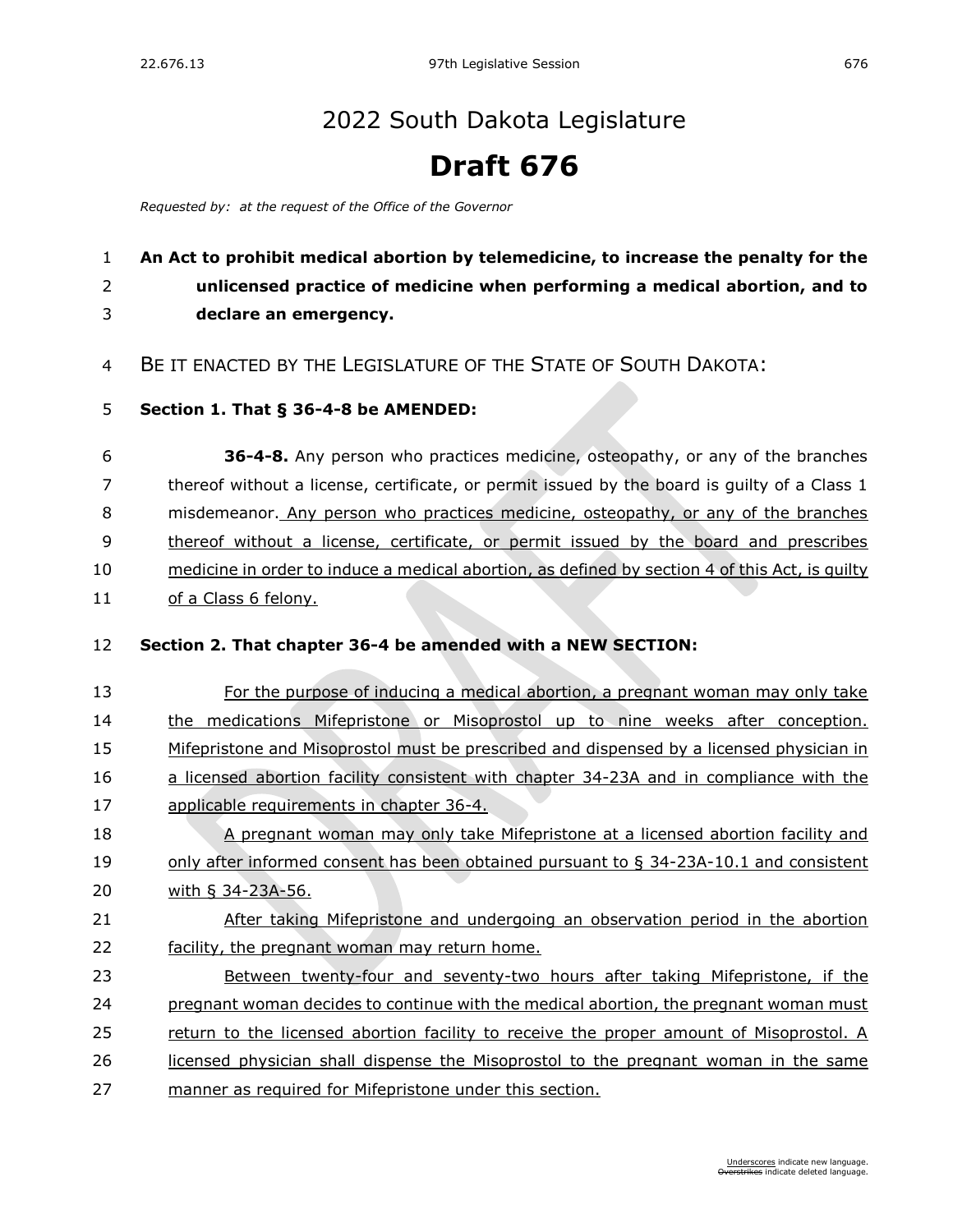| $\mathbf{1}$ |     | Neither Mifepristone nor Misoprostol may be dispensed for the purpose of inducing          |
|--------------|-----|--------------------------------------------------------------------------------------------|
| 2            |     | a medical abortion in any manner contrary to this section.                                 |
| 3            |     | The abortion facility staff shall monitor the pregnant woman for complications for         |
| 4            |     | a medically necessary period following each administration of the abortion-inducing        |
| 5            |     | medications.                                                                               |
| 6            |     | The abortion facility staff shall schedule a follow-up appointment with the pregnant       |
| 7            |     | woman to return to the abortion facility on the fourteenth day after taking the medication |
| 8            |     | to confirm that the fetus, placenta, and membranes have been fully expelled.               |
| 9            |     | Section 3. That § 34-23A-34 be AMENDED:                                                    |
| 10           |     | 34-23A-34. The Department of Health shall prepare a reporting form for                     |
| 11           |     | physicians which shall provide for the collection of the following information:            |
| 12           | (1) | The month, day, and year of the induced abortion;                                          |
| 13           | (2) | The method of abortion used for each induced abortion;                                     |
| 14           | (3) | The approximate gestational age, in weeks, of the unborn child involved in the             |
| 15           |     | abortion;                                                                                  |
| 16           | (4) | The age of the mother at the time of the abortion and, if the mother was younger           |
| 17           |     | than sixteen years of age at the time the child was conceived, the age of the father,      |
| 18           |     | if known;                                                                                  |
| 19           | (5) | The specific reason for the induced abortion, including the following:                     |
| 20           |     | (a) The pregnancy was a result of rape;                                                    |
| 21           |     | (b) The pregnancy was a result of incest;                                                  |
| 22           |     | The mother could not afford the child;<br>(c)                                              |
| 23           |     | The mother did not desire to have the child;<br>(d)                                        |
| 24           |     | The mother's emotional health was at risk;<br>(e)                                          |
| 25           |     | The mother would suffer substantial and irreversible impairment of a major<br>(f)          |
| 26           |     | bodily function if the pregnancy continued;                                                |
| 27           |     | (g) Other, which shall be specified;                                                       |
| 28           | (6) | Whether the induced abortion was paid for by:                                              |
| 29           |     | (a) Private insurance;                                                                     |
| 30           |     | (b) Public health plan;                                                                    |
| 31           |     | Other, which shall be specified;<br>(c)                                                    |
| 32           | (7) | Whether coverage was under:                                                                |
| 33           |     | (a) A-fee-for-service insurance company;                                                   |
| 34           |     | (b) A managed care company; or                                                             |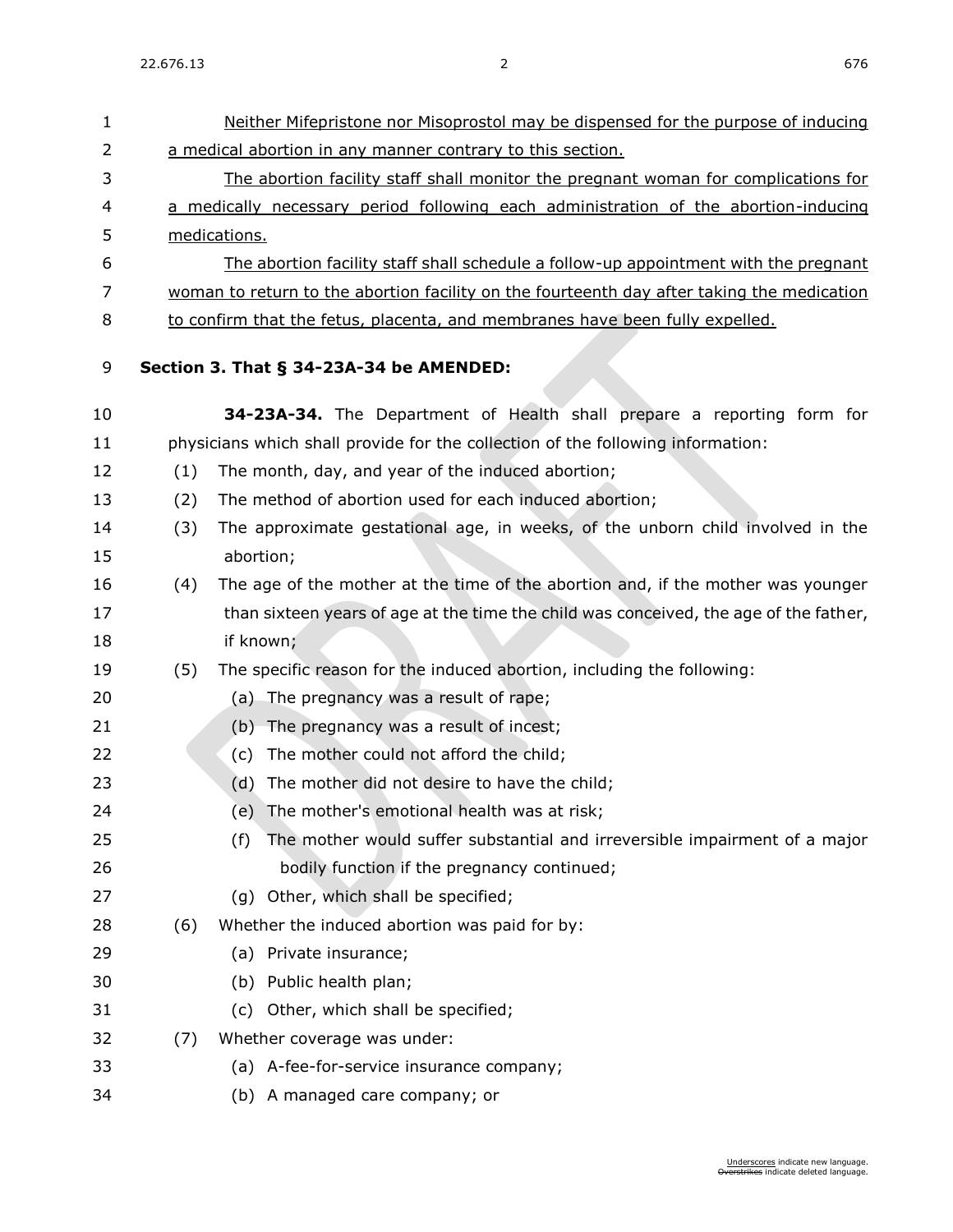| 1  |     | (c) Other, which shall be specified;                                                    |
|----|-----|-----------------------------------------------------------------------------------------|
| 2  | (8) | A description of the complications, if any, for each abortion and for the aftermath     |
| 3  |     | of each abortion;                                                                       |
| 4  | (9) | The fee collected for performing or treating the abortion;                              |
| 5  |     | (10) The type of anesthetic, if any, used for each induced abortion;                    |
| 6  |     | (11) The method used to dispose of fetal tissue and remains;                            |
| 7  |     | (12) The specialty area of the physician;                                               |
| 8  |     | (13) Whether the physician performing the induced abortion has been subject to license  |
| 9  |     | revocation or suspension or other professional sanction;                                |
| 10 |     | (14) The number of previous abortions the mother has had;                               |
| 11 |     | (15) The number of previous live births of the mother, including both living and        |
| 12 |     | deceased;                                                                               |
| 13 |     | (16) The date last normal menses began for the mother;                                  |
| 14 |     | (17) The name of physician performing the induced abortion;                             |
| 15 |     | (18) The name of hospital or physician office where the induced abortion was performed; |
| 16 |     | (19) A unique patient number that can be used to link the report to medical report for  |
| 17 |     | inspection, clarification, and correction purposes but that cannot, of itself,          |
| 18 |     | reasonably lead to the identification of any person obtaining an abortion;              |
| 19 |     | (20) Certain demographic information including:                                         |
| 20 |     | (a) State, county, and city of occurrence of abortion;                                  |
| 21 |     | State, county, and city of residence of mother;<br>(b)                                  |
| 22 |     | Marital status of mother;<br>(c)                                                        |
| 23 |     | Education status of mother;<br>(d)                                                      |
| 24 |     | Race of mother;<br>(e)                                                                  |
| 25 |     | (21) Certain Rhesus factor (Rh) information including:                                  |
| 26 |     | (a) Whether the mother received the Rh test;                                            |
| 27 |     | Whether the mother tested positive for the Rh-negative factor;<br>(b)                   |
| 28 |     | Whether the mother received a Rho(D) immune globulin injection;<br>(c)                  |
| 29 |     | (22) The sex of the unborn child and the following information:                         |
| 30 |     | Whether the pregnant mother used a sex-determining test;<br>(a)                         |
| 31 |     | What type of sex-determining test the pregnant mother used; and<br>(b)                  |
| 32 |     | The approximate gestational age of the unborn child, in weeks, when the test<br>(C)     |
| 33 |     | was taken;                                                                              |
| 34 |     | (23) The post-fertilization age of the unborn child and the following information:      |